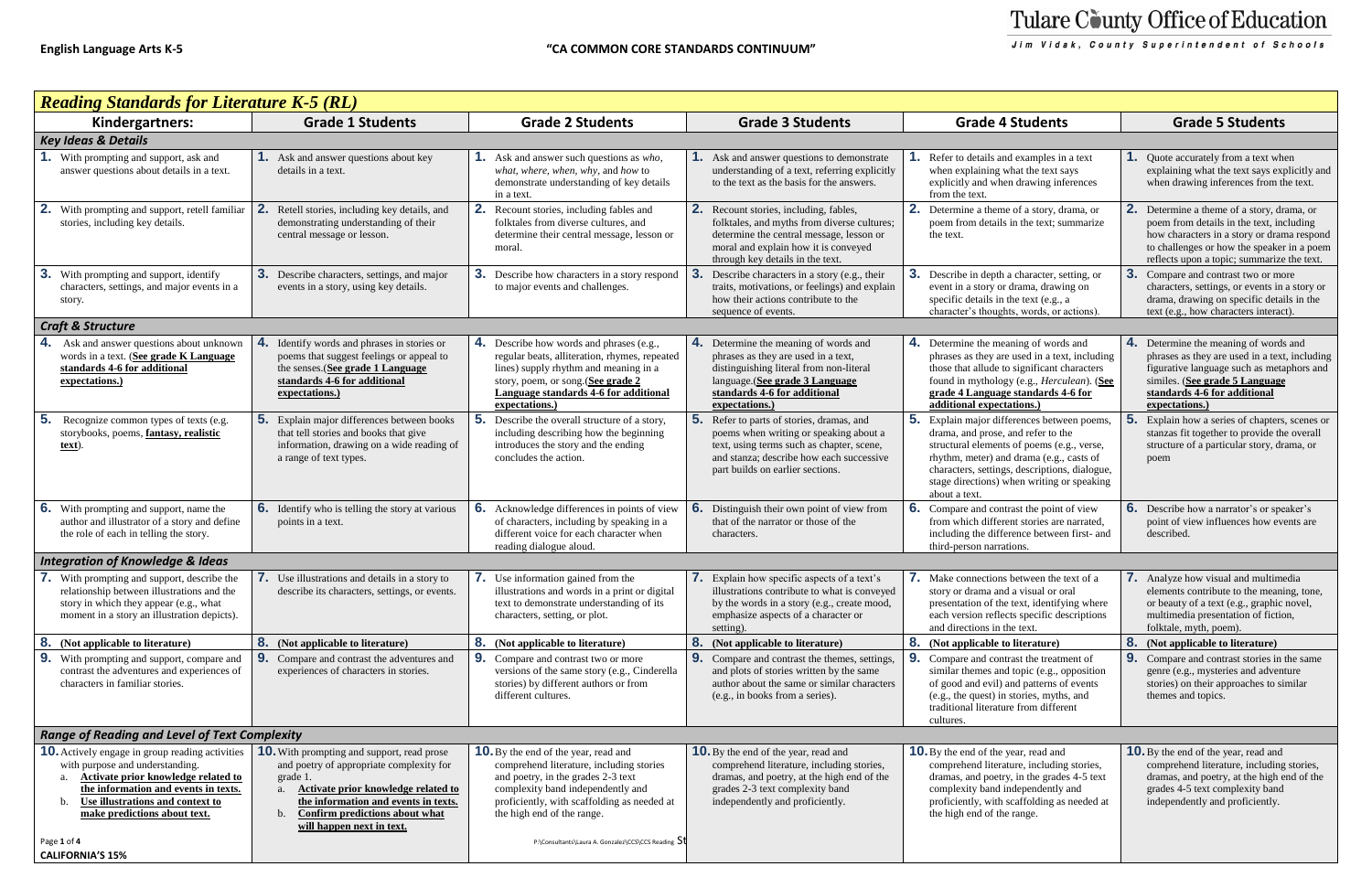### **English Language Arts K-5 "CA COMMON CORE STANDARDS CONTINUUM"**

# Tulare County Office of Education

Jim Vidak, County Superintendent of Schools



## *Reading Standards for Informational Text K-5 (RI)*

| $\frac{1}{2}$ $\frac{1}{2}$ $\frac{1}{2}$ $\frac{1}{2}$ $\frac{1}{2}$ $\frac{1}{2}$ $\frac{1}{2}$ $\frac{1}{2}$ $\frac{1}{2}$ $\frac{1}{2}$ $\frac{1}{2}$ $\frac{1}{2}$ $\frac{1}{2}$ $\frac{1}{2}$ $\frac{1}{2}$ $\frac{1}{2}$ $\frac{1}{2}$ $\frac{1}{2}$ $\frac{1}{2}$ $\frac{1}{2}$ $\frac{1}{2}$ $\frac{1}{2}$<br>Kindergartners: | <b>Grade 1 Students</b>                                                                                                                                                                                                                                            | <b>Grade 2 Students</b>                                                                                                                                                                                                                                                     | <b>Grade 3 Students</b>                                                                                                                                                                                                                           | <b>Grade 4 Students</b>                                                                                                                                                                                                                                                                  | <b>Grade 5 Students</b>                                                                                                                                                                                                                          |  |
|----------------------------------------------------------------------------------------------------------------------------------------------------------------------------------------------------------------------------------------------------------------------------------------------------------------------------------------|--------------------------------------------------------------------------------------------------------------------------------------------------------------------------------------------------------------------------------------------------------------------|-----------------------------------------------------------------------------------------------------------------------------------------------------------------------------------------------------------------------------------------------------------------------------|---------------------------------------------------------------------------------------------------------------------------------------------------------------------------------------------------------------------------------------------------|------------------------------------------------------------------------------------------------------------------------------------------------------------------------------------------------------------------------------------------------------------------------------------------|--------------------------------------------------------------------------------------------------------------------------------------------------------------------------------------------------------------------------------------------------|--|
| <b>Key Ideas &amp; Details</b>                                                                                                                                                                                                                                                                                                         |                                                                                                                                                                                                                                                                    |                                                                                                                                                                                                                                                                             |                                                                                                                                                                                                                                                   |                                                                                                                                                                                                                                                                                          |                                                                                                                                                                                                                                                  |  |
| With prompting and support, ask and<br>answer questions about key details in a<br>text.                                                                                                                                                                                                                                                | <b>1.</b> Ask and answer questions about key<br>details in a text.                                                                                                                                                                                                 | <b>1.</b> Ask and answer such questions as <i>who</i> ,<br>what, where, when, why, and how to<br>demonstrate understanding of key details<br>in a text.                                                                                                                     | <b>1.</b> Ask and answer questions to demonstrate<br>understanding of a text, referring explicitly<br>to the text as the basis for the answers.                                                                                                   | Refer to details and examples in a text<br>when explaining what the text says<br>explicitly and when drawing inferences<br>from the text.                                                                                                                                                | <b>1.</b> Quote accurately from a text when<br>explaining what the text says explicitly and<br>when drawing inferences from the text.                                                                                                            |  |
| 2.<br>With prompting and support, identify the<br>main topic and retell key details of a text.                                                                                                                                                                                                                                         | <b>2.</b> Identify the main topic, and retell key<br>details in a text.                                                                                                                                                                                            | 2.<br>Identify the main topic of a multiparagraph<br>text as well as the focus of specific<br>paragraphs within the text.                                                                                                                                                   | 2.<br>Determine the main idea of a text; recount<br>the key details and explain how they<br>support the main idea.                                                                                                                                | 2. Determine the main idea of a text and<br>explain how it is supported by key details;<br>summarize the text.                                                                                                                                                                           | 2. Determine two or more main ideas and<br>how they are supported by key details;<br>summarize the text.                                                                                                                                         |  |
| 3.<br>With prompting and support, describe the<br>connection between two individuals,<br>events, ideas, or pieces of information in a<br>text.                                                                                                                                                                                         | 3.<br>Describe the connection between two<br>individuals, events, ideas, or pieces of<br>information in a text.                                                                                                                                                    | 3.<br>Describe the connection between a series<br>of historical events, scientific ideas or<br>concepts, or steps in technical procedures<br>in a text.                                                                                                                     | 3. Describe the relationship between a series<br>of historical events, scientific ideas or<br>concepts, or steps in technical procedures<br>in a text, using language that pertains to<br>time, sequence, and cause/effect.                       | 3.<br>Explain events, procedures, ideas, or<br>concepts in a historical, scientific, or<br>technical text, including what happened<br>and why, based on specific information in<br>the text.                                                                                             | Explain the relationships or interactions<br>between two or more individuals, events,<br>ideas, or concepts in a historical, scientific,<br>or technical text based on specific<br>information in the text.                                      |  |
| <b>Craft &amp; Structure</b>                                                                                                                                                                                                                                                                                                           |                                                                                                                                                                                                                                                                    |                                                                                                                                                                                                                                                                             |                                                                                                                                                                                                                                                   |                                                                                                                                                                                                                                                                                          |                                                                                                                                                                                                                                                  |  |
| 4.<br>With prompting and support, ask and<br>answer questions about unknown words in<br>a text. (See grade K Language standards<br>4-6 for additional expectations.)                                                                                                                                                                   | <b>4.</b> Ask and answer questions to help<br>determine or clarify the meaning of words<br>and phrases in a text. (See grade 1<br>Language standards 4-6 for additional<br>expectations.)                                                                          | 4.<br>Determine the meanings of words and<br>phrases in a text relevant to a grade 2 topic<br>or subject area. (See grade 2 Language<br>standards 4-6 for additional<br>expectations.)                                                                                      | 4. Determine the meaning of general<br>academic and domain-specific words and<br>phrases in a text relevant to a grade 3 topic<br>or subject area. (See grade 3 Language<br>standards 4-6 for additional<br>expectations.                         | 4. Determine the meaning of general<br>academic and domain-specific words or<br>phrases in a text relevant to a grade 4 topic<br>or subject area. (See grade 4 Language<br>standards 4-6 for additional<br>expectations.)                                                                | 4. Determine the meaning of general<br>academic and domain-specific words and<br>phrases in a text relevant to a grade 5 topic<br>or subject area. (See grade 5 Language<br>standards 4-6 for additional<br>expectations.)                       |  |
| 5 <sub>1</sub><br>Identify the front cover, back cover, and<br>title page of a book.                                                                                                                                                                                                                                                   | <b>5.</b> Know and use various text structures<br>(e.g., sequence) and text features (e.g.,<br>headings, tables of contents, glossaries,<br>electronic menus, icons) to locate key facts<br>or information in a text.                                              | 5.<br>Know and use various text features (e.g.,<br>captions, bold print, subheadings,<br>glossaries, indexes, electronic menus,<br>icons) to locate key facts or information in<br>a text efficiently.                                                                      | 5. Use text features and search tools (e.g.,<br>key words, sidebars, hyperlinks) to locate<br>information relevant to a given topic<br>efficiently.                                                                                               | <b>5.</b> Describe the overall structure (e.g.,<br>chronology, comparison, cause/effect,<br>problem/solution) of events, ideas,<br>concepts, or information in a text or part of<br>a text.                                                                                              | <b>5.</b> Compare and contrast the overall structure<br>(e.g., chronology, comparison,<br>cause/effect, problem/solution) of events,<br>ideas, concepts, or information in two or<br>more texts.                                                 |  |
| 6.<br>Name the author and illustrator of a text<br>and define the role of each in presenting<br>the ideas or information in a text.                                                                                                                                                                                                    | 6. Distinguish between information provided<br>by pictures or other illustrations and<br>information provided by the words in a<br>text.                                                                                                                           | Identify the main purpose of a text,<br>including what the author wants to answer,<br>explain, or describe.                                                                                                                                                                 | <b>6.</b> Distinguish their own point of view from<br>that of the author of a text                                                                                                                                                                | 6.<br>Compare and contrast a firsthand and<br>secondhand account of the same event or<br>topic; describe the differences in focus and<br>the information provided.                                                                                                                       | <b>6.</b> Analyze multiple accounts of the same<br>event or topic, noting important<br>similarities and differences in the point of<br>view they represent.                                                                                      |  |
| <b>Integration of Knowledge &amp; Ideas</b>                                                                                                                                                                                                                                                                                            |                                                                                                                                                                                                                                                                    |                                                                                                                                                                                                                                                                             |                                                                                                                                                                                                                                                   |                                                                                                                                                                                                                                                                                          |                                                                                                                                                                                                                                                  |  |
| With prompting and support, describe the<br>relationship between illustrations and the<br>text in which they appear (e.g., what<br>person, place, thing, or idea in the text an<br>illustration depicts).                                                                                                                              | <b>7.</b> Use the illustrations and details in a text to<br>describe its key ideas.                                                                                                                                                                                | Explain how specific images (e.g., a<br>diagram showing how a machine works)<br>contribute to and clarify a text.                                                                                                                                                           | 7. Use information gained from illustrations<br>(e.g., maps, photographs) and the words in<br>a text to demonstrate understanding of the<br>text (e.g., where, when, why, and how key<br>events occur).                                           | Interpret information presented visually,<br>orally, or quantitatively (e.g., in charts,<br>graphs, diagrams, time lines, animations,<br>or interactive elements on Web pages) and<br>explain how the information contributes to<br>an understanding of the text in which it<br>appears. | Draw on information from multiple print<br>or digital sources, demonstrating the<br>ability to locate an answer to a question<br>quickly or to solve a problem efficiently.                                                                      |  |
| 8.<br>With prompting and support, identify the<br>reasons an author gives to support points in<br>a text.                                                                                                                                                                                                                              | 8. Identify the reasons an author gives to<br>support points in a text.                                                                                                                                                                                            | 8. Describe how reasons support specific<br>points the author makes in a text.                                                                                                                                                                                              | <b>8.</b> Describe the logical connection between<br>particular sentences and paragraphs in a<br>text (e.g., comparison, cause/effect,<br>first/second/third in a sequence).                                                                      | 8. Explain how an author uses reasons and<br>evidence to support particular points in a<br>text.                                                                                                                                                                                         | 8. Explain how an author uses reasons and<br>evidence to support particular points in a<br>text, identifying which reasons and<br>evidence support which point(s).                                                                               |  |
| 9.<br>With prompting and support, identify basic<br>similarities in and differences between two<br>texts on the same topic (e.g., in<br>illustrations, descriptions, or procedures).                                                                                                                                                   | 9.<br>Identify basic similarities in and<br>differences between two texts on the same<br>topic (e.g., in illustrations, descriptions, or<br>procedures).                                                                                                           | 9.<br>Compare and contrast the most important<br>points presented by two texts on the same<br>topic.                                                                                                                                                                        | Compare and contrast the most important<br>points and key details presented in two<br>texts on the same topic.                                                                                                                                    | Integrate information from two texts on the<br>same topic in order to write or speak about<br>the subject knowledgeably.                                                                                                                                                                 | Integrate information from several texts on<br>the same topic in order to write or speak<br>about the subject knowledgeably.                                                                                                                     |  |
| <b>Range of Reading and Level of Text Complexity</b>                                                                                                                                                                                                                                                                                   |                                                                                                                                                                                                                                                                    |                                                                                                                                                                                                                                                                             |                                                                                                                                                                                                                                                   |                                                                                                                                                                                                                                                                                          |                                                                                                                                                                                                                                                  |  |
| <b>10.</b> Actively engage in group reading activities<br>with purpose and understanding.<br>Activate prior knowledge related to<br>the information and events in texts.<br>Use illustrations and context to<br>b.<br>make predictions about text.                                                                                     | <b>10.</b> With prompting and support, read<br>informational texts appropriately complex<br>for grade 1.<br>Activate prior knowledge related to<br>a.<br>the information and events in texts.<br>Confirm predictions about what<br>b.<br>will happen next in text. | <b>10.</b> By the end of the year, read and<br>comprehend informational texts, including<br>history/social studies, science, and<br>technical texts, in the grades 2-3 text<br>complexity band proficiently, with<br>scaffolding as needed at the high end of<br>the range. | <b>10.</b> By the end of the year, read and<br>comprehend informational texts, including<br>history/social studies, science, and<br>technical texts, at the high end of the<br>grades 2-3 text complexity band<br>independently and proficiently. | <b>10.</b> By the end of the year, read and<br>comprehend informational texts, including<br>history/social studies, science, and<br>technical texts, in the grades 4-5 text<br>complexity band proficiently, with<br>scaffolding as needed at the high end of the<br>range.              | <b>10.</b> By the end of the year, read and<br>comprehend informational texts including<br>history/social studies, science, and<br>technical texts, at the high end of the<br>grades 4-5 text complexity band<br>independently and proficiently. |  |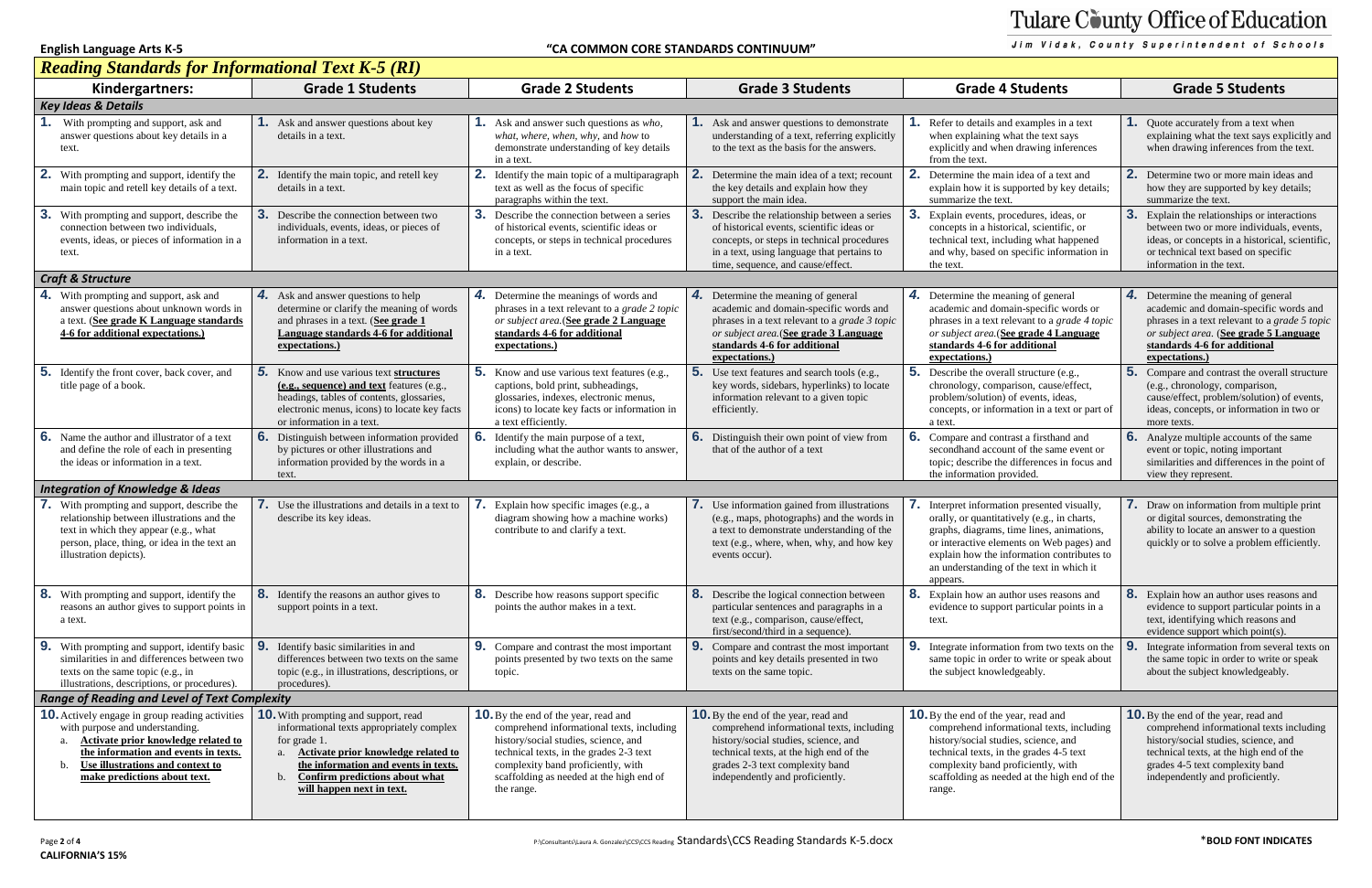# Tulare County Office of Education

Jim Vidak, County Superintendent of Schools

## *Reading Standards: Foundational Skills K-5(RF)*

| <u> Reaaing Sianaaras: Foundational Skills R-5(RF)</u>                                                                                                                                                                                                                                                                                                                                                                                                                                                                                                                                                                                                                                                    |                                                                                                                                                                                                                                                                                                                                                                                                                                                                                                                                                                                                                                                                                                                                |                                                                                                                                                                                                                                                                                                                                                                                                                                                                                                                                                                                                                       |                                                                                                                                                                                                                                                                                                                                                                     |                                                                                                                                                                                                                                                                                                                         |                                                                                                                                                                                                                                                                                                                            |  |
|-----------------------------------------------------------------------------------------------------------------------------------------------------------------------------------------------------------------------------------------------------------------------------------------------------------------------------------------------------------------------------------------------------------------------------------------------------------------------------------------------------------------------------------------------------------------------------------------------------------------------------------------------------------------------------------------------------------|--------------------------------------------------------------------------------------------------------------------------------------------------------------------------------------------------------------------------------------------------------------------------------------------------------------------------------------------------------------------------------------------------------------------------------------------------------------------------------------------------------------------------------------------------------------------------------------------------------------------------------------------------------------------------------------------------------------------------------|-----------------------------------------------------------------------------------------------------------------------------------------------------------------------------------------------------------------------------------------------------------------------------------------------------------------------------------------------------------------------------------------------------------------------------------------------------------------------------------------------------------------------------------------------------------------------------------------------------------------------|---------------------------------------------------------------------------------------------------------------------------------------------------------------------------------------------------------------------------------------------------------------------------------------------------------------------------------------------------------------------|-------------------------------------------------------------------------------------------------------------------------------------------------------------------------------------------------------------------------------------------------------------------------------------------------------------------------|----------------------------------------------------------------------------------------------------------------------------------------------------------------------------------------------------------------------------------------------------------------------------------------------------------------------------|--|
| Kindergartners:                                                                                                                                                                                                                                                                                                                                                                                                                                                                                                                                                                                                                                                                                           | <b>Grade 1 Students</b>                                                                                                                                                                                                                                                                                                                                                                                                                                                                                                                                                                                                                                                                                                        | <b>Grade 2 Students</b>                                                                                                                                                                                                                                                                                                                                                                                                                                                                                                                                                                                               | <b>Grade 3 Students</b>                                                                                                                                                                                                                                                                                                                                             | <b>Grade 4 Students</b>                                                                                                                                                                                                                                                                                                 | <b>Grade 5 Students</b>                                                                                                                                                                                                                                                                                                    |  |
| <b>Print Concepts</b>                                                                                                                                                                                                                                                                                                                                                                                                                                                                                                                                                                                                                                                                                     |                                                                                                                                                                                                                                                                                                                                                                                                                                                                                                                                                                                                                                                                                                                                |                                                                                                                                                                                                                                                                                                                                                                                                                                                                                                                                                                                                                       |                                                                                                                                                                                                                                                                                                                                                                     |                                                                                                                                                                                                                                                                                                                         |                                                                                                                                                                                                                                                                                                                            |  |
| Demonstrate understanding of the<br>organization and basic features of print.<br>Follow words from left to right, top to<br>bottom, and page by page.<br>Recognize that spoken words are<br>represented in written language by<br>specific sequences of letters.<br>Understand that words are separated by<br>c.<br>spaces in print.<br>Recognize and name all upper- and<br>d.<br>lowercase letters of the alphabet.                                                                                                                                                                                                                                                                                     | <b>1.</b> Demonstrate understanding of the<br>organization and basic features of print.<br>Recognize the distinguishing features of<br>a sentence (e.g., first word,<br>capitalization, ending punctuation.                                                                                                                                                                                                                                                                                                                                                                                                                                                                                                                    | (Not applicable)                                                                                                                                                                                                                                                                                                                                                                                                                                                                                                                                                                                                      | <b>1.</b> (Not applicable)                                                                                                                                                                                                                                                                                                                                          | 1. (Not applicable)                                                                                                                                                                                                                                                                                                     | <b>1.</b> (Not applicable)                                                                                                                                                                                                                                                                                                 |  |
| <b>Phonological Awareness</b>                                                                                                                                                                                                                                                                                                                                                                                                                                                                                                                                                                                                                                                                             |                                                                                                                                                                                                                                                                                                                                                                                                                                                                                                                                                                                                                                                                                                                                |                                                                                                                                                                                                                                                                                                                                                                                                                                                                                                                                                                                                                       |                                                                                                                                                                                                                                                                                                                                                                     |                                                                                                                                                                                                                                                                                                                         |                                                                                                                                                                                                                                                                                                                            |  |
| 2. Demonstrate understanding of spoken<br>words, syllables, and sounds (phonemes).<br>Recognize and reproduce rhyming<br>words.<br>Count, pronounce, blend, and segment<br>b.<br>syllables in spoken words.<br>Blend and segment onsets and rimes of<br>c.<br>single-syllable spoken words.<br>Blend two to three phonemes into<br>d.<br>recognizable words.<br>Isolate and pronounce the initial,<br>e.<br>medial vowel, and final sounds<br>(phonemes) in three-phoneme<br>(consonant-vowel-consonant or CVC)<br>words.* (This does not include CVCs)<br>ending with $/l/$ , $/r/$ , or $/x/$ .<br>Add or substitute individual sounds<br>(phonemes) in simple, one-syllable<br>words to make new words | <b>2.</b> Demonstrate understanding of spoken<br>words, syllables, and sounds (phonemes).<br>a. Distinguish long from short vowel<br>sounds in spoken single-syllable<br>words.<br>b. Orally produce single-syllable words<br>by blending sounds (phonemes),<br>including consonant blends.<br>Isolate and pronounce initial, medial<br>vowel, and final sounds (phonemes)<br>in spoken single-syllable words.<br>d. Segment spoken single-syllable words<br>into their complete sequence of<br>individual sounds (phonemes).                                                                                                                                                                                                  | 2. (Not applicable)                                                                                                                                                                                                                                                                                                                                                                                                                                                                                                                                                                                                   | <b>2.</b> (Not applicable)                                                                                                                                                                                                                                                                                                                                          | 2. (Not applicable)                                                                                                                                                                                                                                                                                                     | 2. (Not applicable)                                                                                                                                                                                                                                                                                                        |  |
| <b>Phonics &amp; Word Recognition</b>                                                                                                                                                                                                                                                                                                                                                                                                                                                                                                                                                                                                                                                                     |                                                                                                                                                                                                                                                                                                                                                                                                                                                                                                                                                                                                                                                                                                                                |                                                                                                                                                                                                                                                                                                                                                                                                                                                                                                                                                                                                                       |                                                                                                                                                                                                                                                                                                                                                                     |                                                                                                                                                                                                                                                                                                                         |                                                                                                                                                                                                                                                                                                                            |  |
| 3.<br>Know and apply grade-level phonics and<br>word analysis skills in decoding words<br>both in isolation and in text.<br>a. Demonstrate basic knowledge of one-<br>to-one letter-sound correspondences by<br>producing the primary or many of the<br>most frequent sound for each<br>consonant.<br>Associate the long and short sounds<br>with common spellings (graphemes)<br>for the five major vowels.<br>Read common high-frequency words<br>c.<br>by sight (e.g., the, of, to, you, she, my,<br>is, are, do, does).<br>Distinguish between similarly spelled<br>d.<br>words by identifying the sounds of the<br>letters that differ.                                                              | <b>3.</b> Know and apply grade-level phonics and<br>word analysis skills in decoding words<br>both in isolation and in text.<br>Know the spelling-sound<br>a.<br>correspondences for common<br>consonant digraphs.<br>b. Decode regularly spelled one-syllable<br>words.<br>c. Know final – e and common vowel<br>team conventions for representing long<br>vowel sounds.<br>d. Use knowledge that every syllable<br>must have a vowel sound to determine<br>the number of syllables in a printed<br>word.<br>e. Decode two-syllable words following<br>basic patterns by breaking the words<br>into syllables.<br>Read words with inflectional endings.<br>Recognize and read grade-appropriate<br>irregularly spelled words. | <b>3.</b> Know and apply grade-level phonics and<br>word analysis skills in decoding words<br>both in isolation and in text.<br>Distinguish long and short vowels<br>when reading regularly spelled one-<br>syllable words.<br>Know spelling-sound correspondences<br>b.<br>for additional common vowel teams.<br>Decode regularly spelled two-syllable<br>c.<br>words with long vowels.<br>Decode words with common prefixes<br>d.<br>and suffixes.<br>Identify words with inconsistent but<br>e.<br>common spelling-sound<br>correspondences.<br>Recognize and read grade-appropriate<br>irregularly spelled words. | 3. Know and apply grade-level phonics and<br>word analysis skills in decoding words<br>both in isolation and in text.<br>a. Identify and know the meaning of the<br>most common prefixes and<br>derivational suffixes.<br>Decode words with common Latin<br>suffixes.<br>c. Decode multi-syllable words.<br>d. Read grade-appropriate irregularly<br>spelled words. | 3. Know and apply grade-level phonics and<br>word analysis skills in decoding words.<br>Use combined knowledge of all<br>letter-sound correspondences,<br>syllabication patterns, and<br>morphology (e.g., roots and affixes)<br>to read accurately unfamiliar<br>multisyllabic words in context and<br>out of context. | 3.<br>Know and apply grade-level phonics and<br>word analysis skills in decoding words.<br>Use combined knowledge of all<br>letter-sound correspondences,<br>syllabication patterns, and<br>morphology (e.g., roots and affixes)<br>to read accurately unfamiliar<br>multisyllabic words in context and<br>out of context. |  |